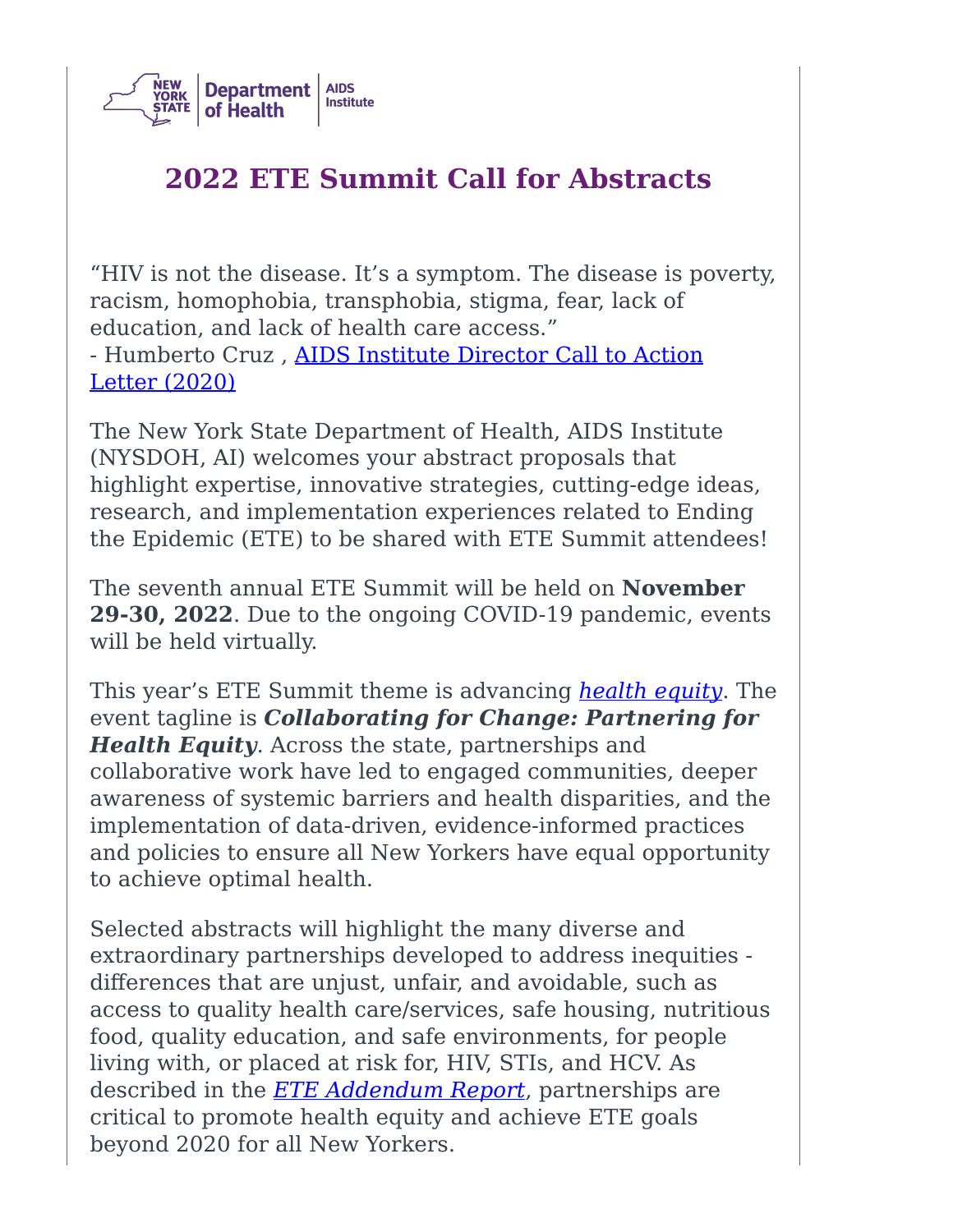For a glossary of terms and more information about health equity, please *[click](https://www.health.ny.gov/diseases/aids/ending_the_epidemic/docs/health_equity.pdf) here*.

#### *How to Submit an Abstract:*

Please complete this application to submit your abstract proposal for the 2022 ETE Summit.

Presentations may be in one of the following formats: virtual poster presentation or workshop presentation. Applicants may submit more than one abstract for consideration. Required fields are marked with an asterisk (\*).

All abstracts are subject to review by both AI staff and community stakeholders who are a part of the 2022 ETE Summit Planning Committee. Please contact **ete@health.ny.gov** with any questions.

**All abstract proposals must be submitted by July 15, 2022, at 11:59 pm EST.**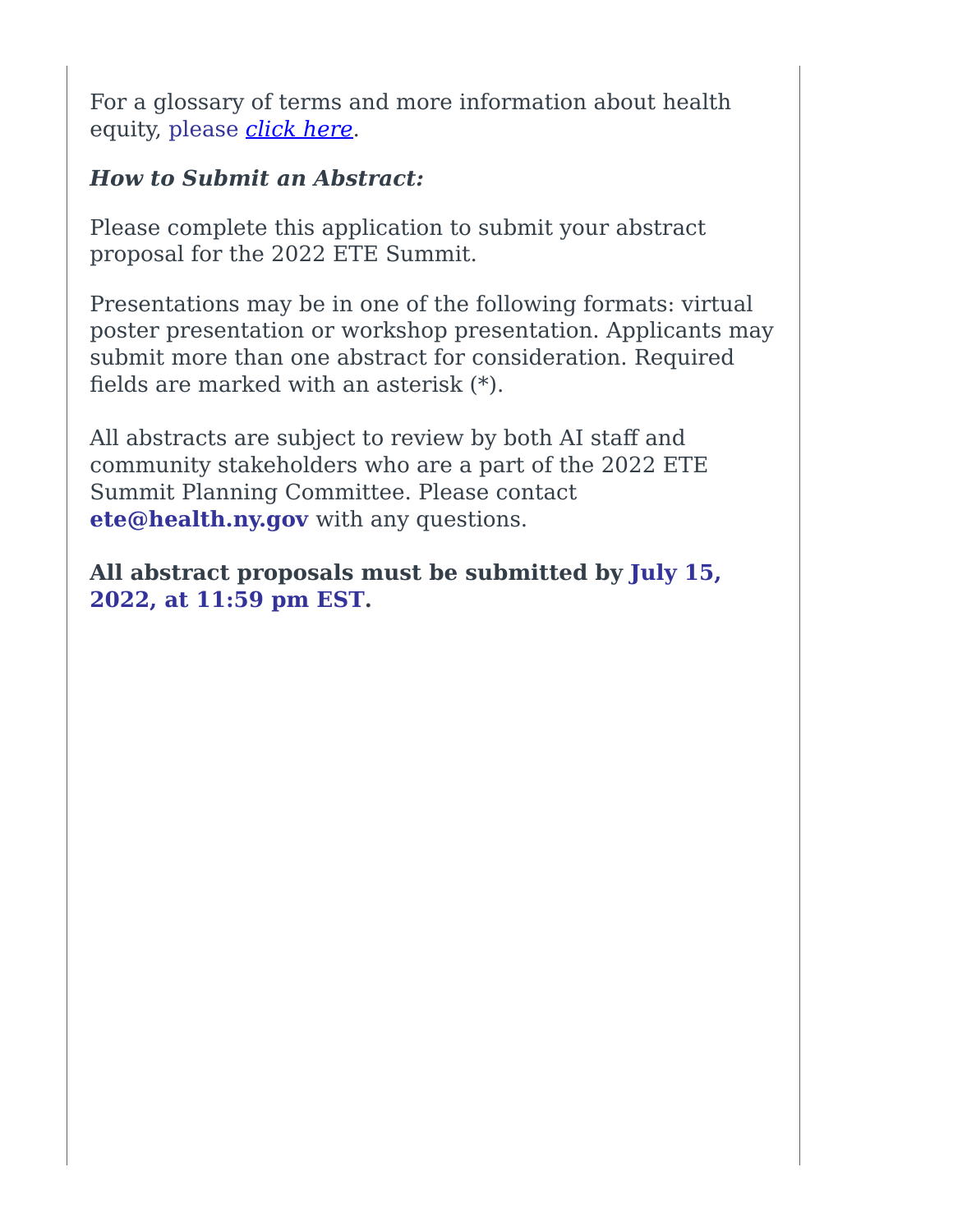

# **2022 ETE Summit Call for Abstracts** Abstract Selection Criteria

Abstracts will be reviewed and accepted on the basis of the following criteria:

- Purpose: Abstract clearly describes the background, importance of the topic, and how the subject matter is related to the conference theme.
- Significance: Abstract demonstrates innovative policy, research, or programs significant to ETE goals.
- Originality: Abstract focuses on original work (new problem, solution, or perspective) that does not duplicate previous work.
- Results/Discussion: Abstract demonstrates new knowledge and implications of the work to improve New Yorkers' health.
- Diversity: Abstract includes perspectives, information, or topics that speak to the concepts of diversity (racial, ethnic, gender, sexual orientation, ability/disability status, cultural, age, religious, etc.) and/or diverse population groups, or creates an opportunity for questions and conversations around diversity to occur.

Applicants will be notified in late August if their abstract has been accepted for presentation. Presenter acceptances will be due the first week in September. Speaker Orientation will be held in September/October. Final presentation materials will be due in late September.

For further information, please contact: ete@health.ny.gov

Thank you!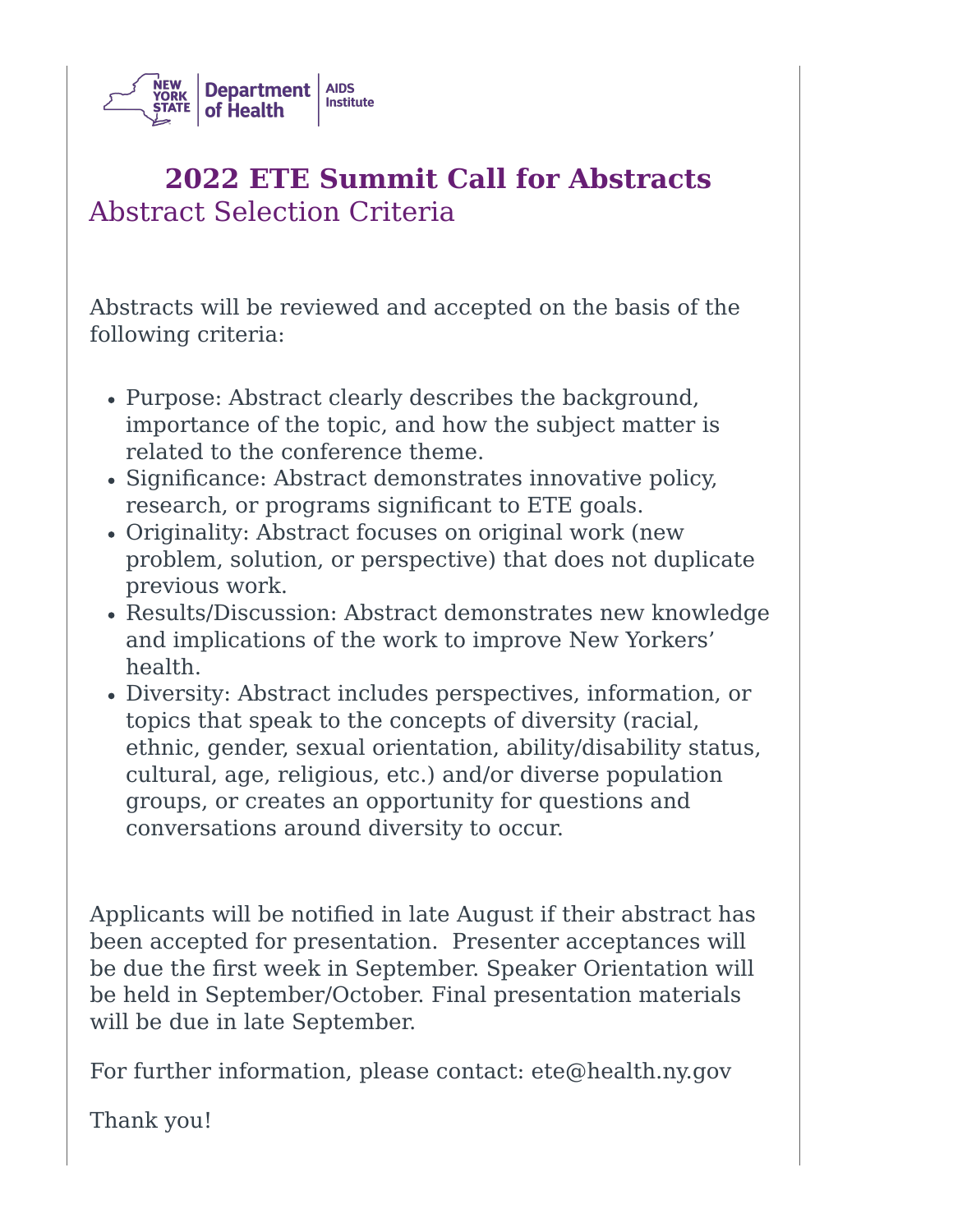

### **2022 ETE Summit Call for Abstracts** Abstract Submitter Information

\* 1. Submitter Name:

2. Preferred Pronouns:

\* 3. Credentials:

\* 4. Title/Position:

\* 5. Organization: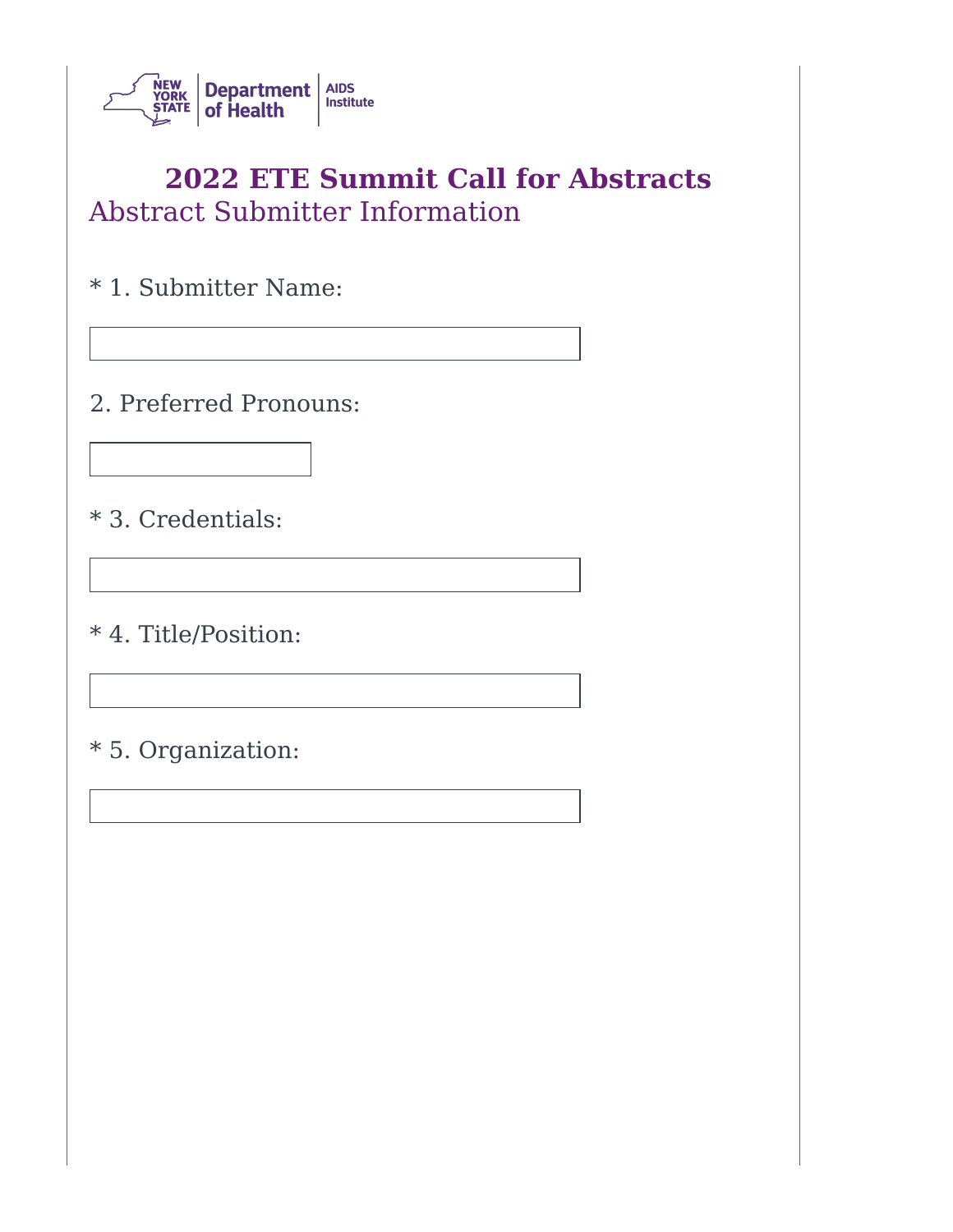### \* 6. Contact information:

| <b>Street Name</b>                 |  |
|------------------------------------|--|
| Apartment/Sui<br>te/Unit<br>Number |  |
| City/Town                          |  |
| State/Province                     |  |
| ZIP/Postal<br>Code                 |  |
| <b>Email Address</b>               |  |
| <b>Phone Number</b>                |  |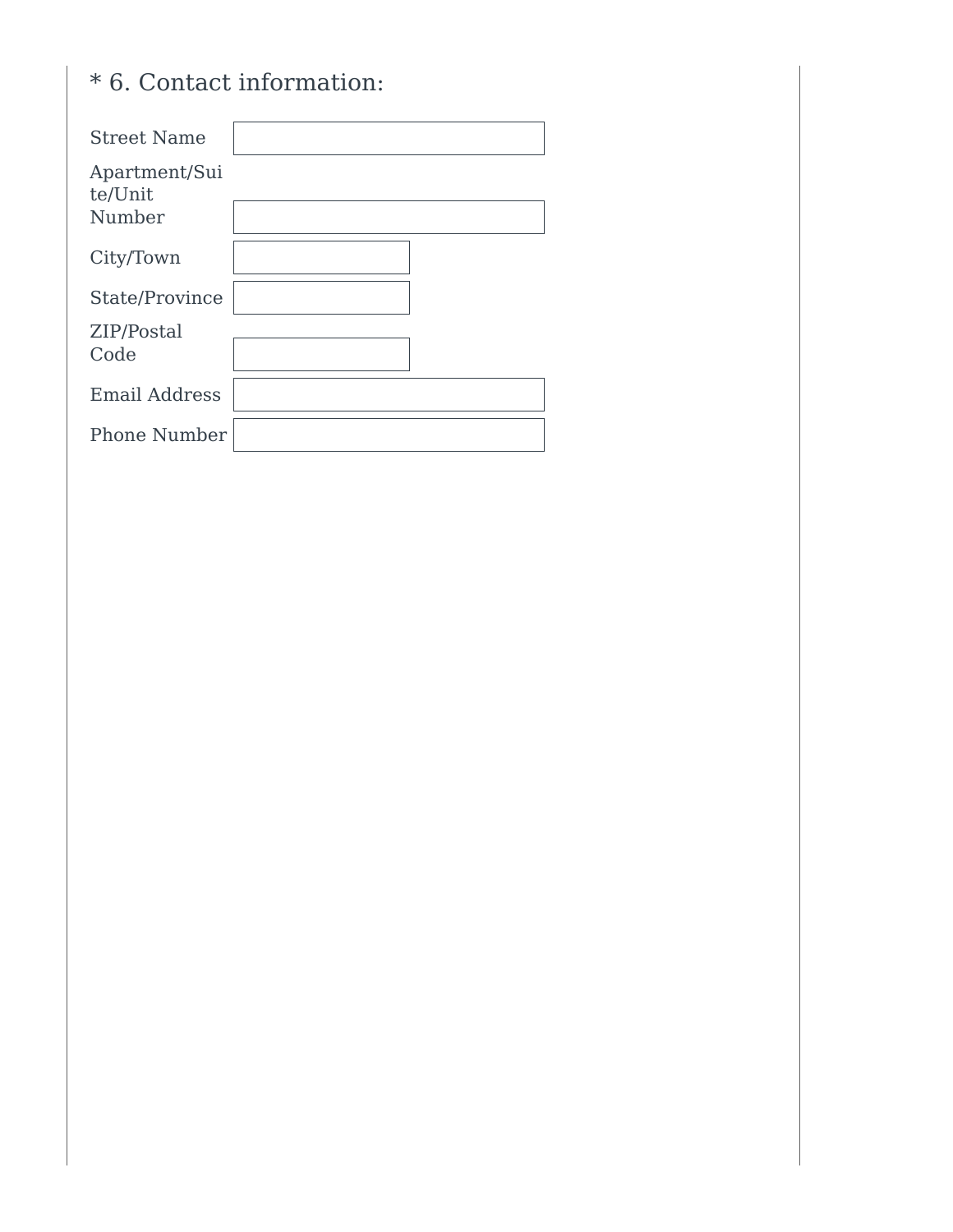

# **2022 ETE Summit Call for Abstracts** Author Information

7. Author Name (if different than Submitter):

8. Preferred Pronouns:

9. Credentials:

10. Title/Position:

11. Organization: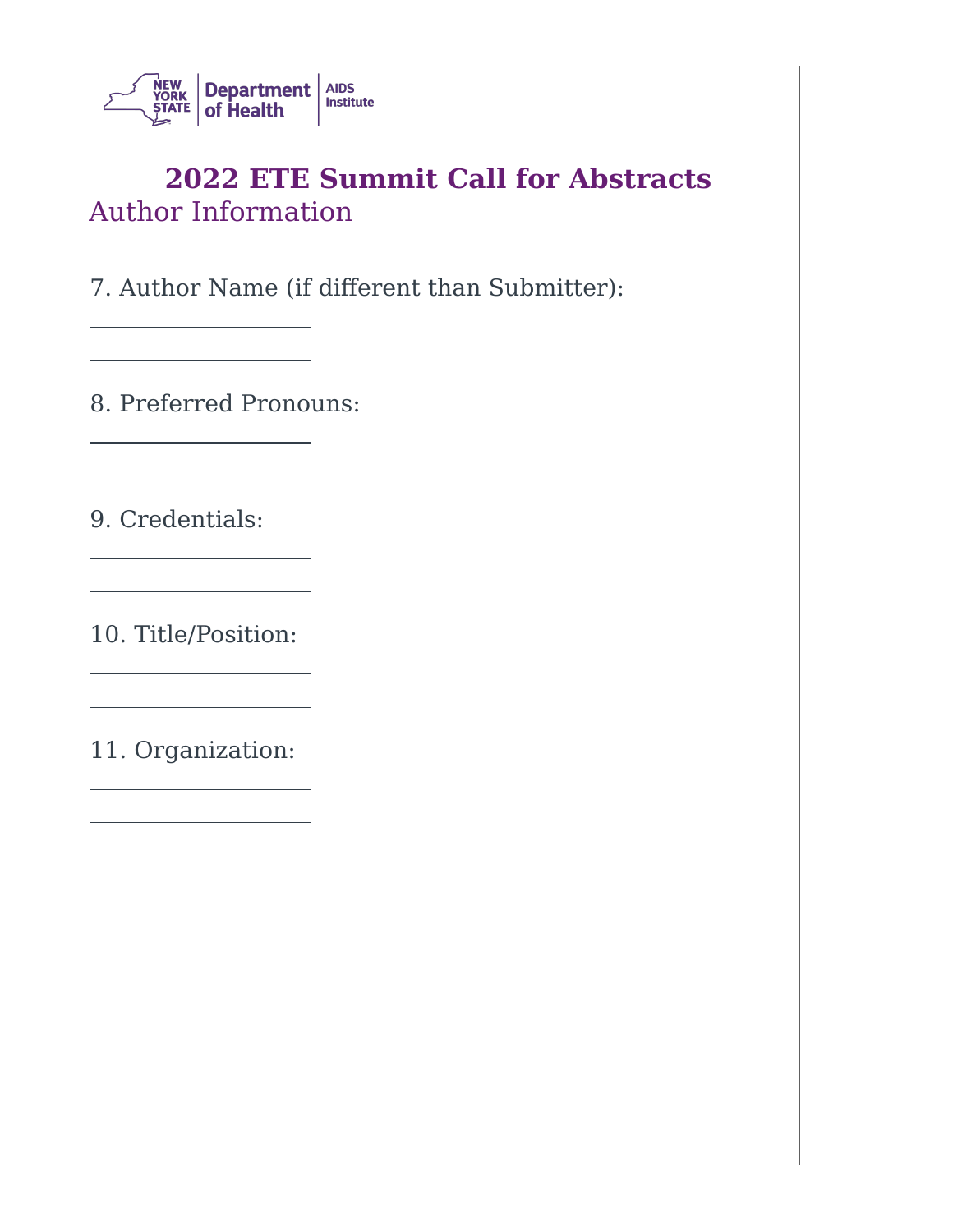12. Author Contact Information (if different than submitter):

| Address             |                                   |  |
|---------------------|-----------------------------------|--|
| Address 2           |                                   |  |
| City/Town           |                                   |  |
|                     | State/Province -- select state -- |  |
| ZIP/Postal<br>Code  |                                   |  |
| Country             |                                   |  |
| Email Address       |                                   |  |
| <b>Phone Number</b> |                                   |  |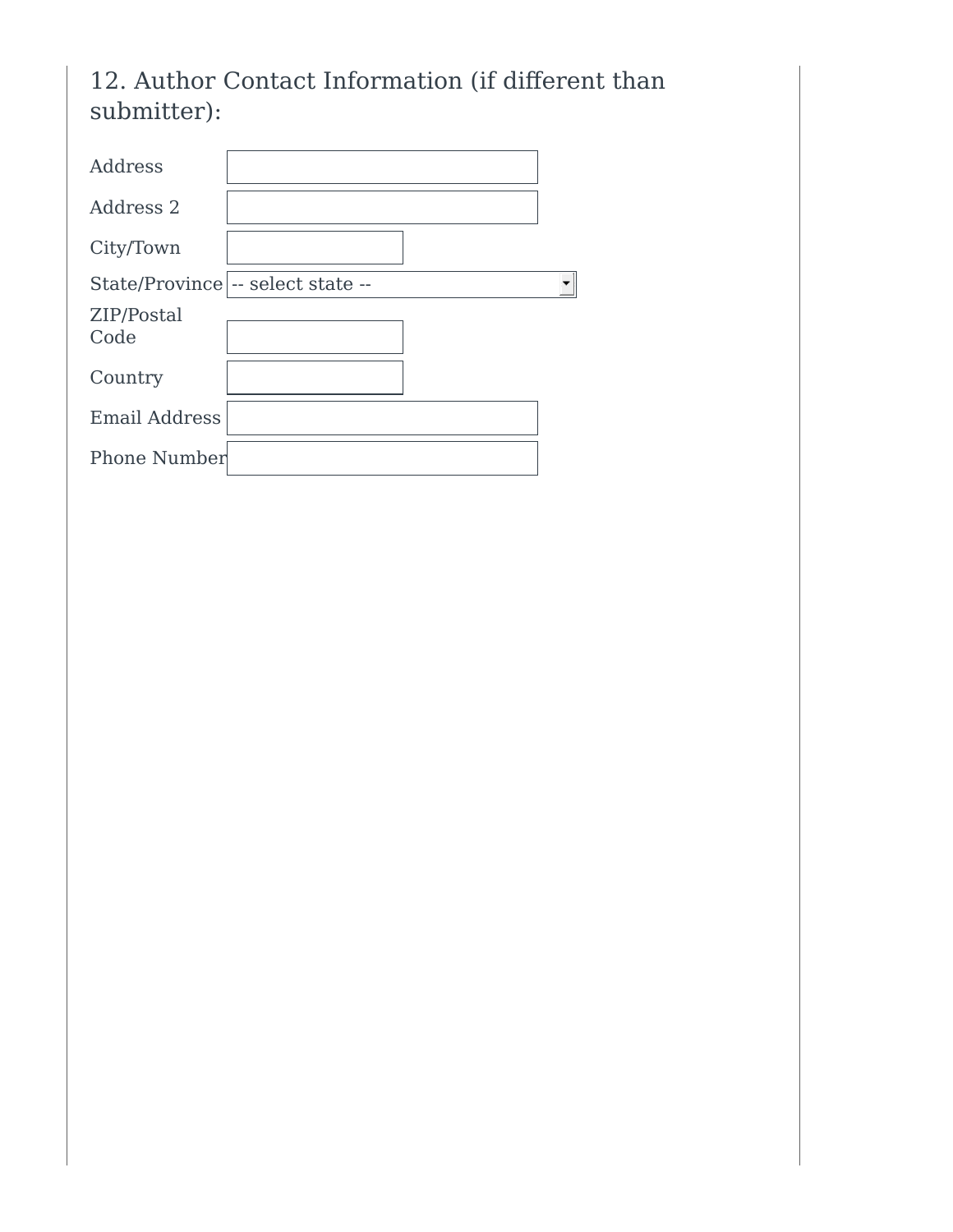

# **2022 ETE Summit Call for Abstracts** Abstract Format Options

#### **Poster Presentation**

The virtual poster session offers the opportunity to present ETE-specific projects, programs, and/or research in a visual format. A short, pre-recorded video presentation may accompany the virtual poster.

#### **Workshop Presentation**

All workshops will be pre-recorded and feature a live question and answer period to provide opportunity for interaction with attendees.

#### \* 13. **Abstract Format**

Please select your preferred presentation format. Final selection of format type will be at the discretion of the Planning/Review committee. Submitters will be notified by the end of August.

 $\bigcirc$  Poster Presentation  $\bigcirc$  Workshop Presentation

14. If your abstract is not accepted as the original intent, would you be interested in presenting it as a virtual poster?

◯ Yes

 $\bigcirc$  No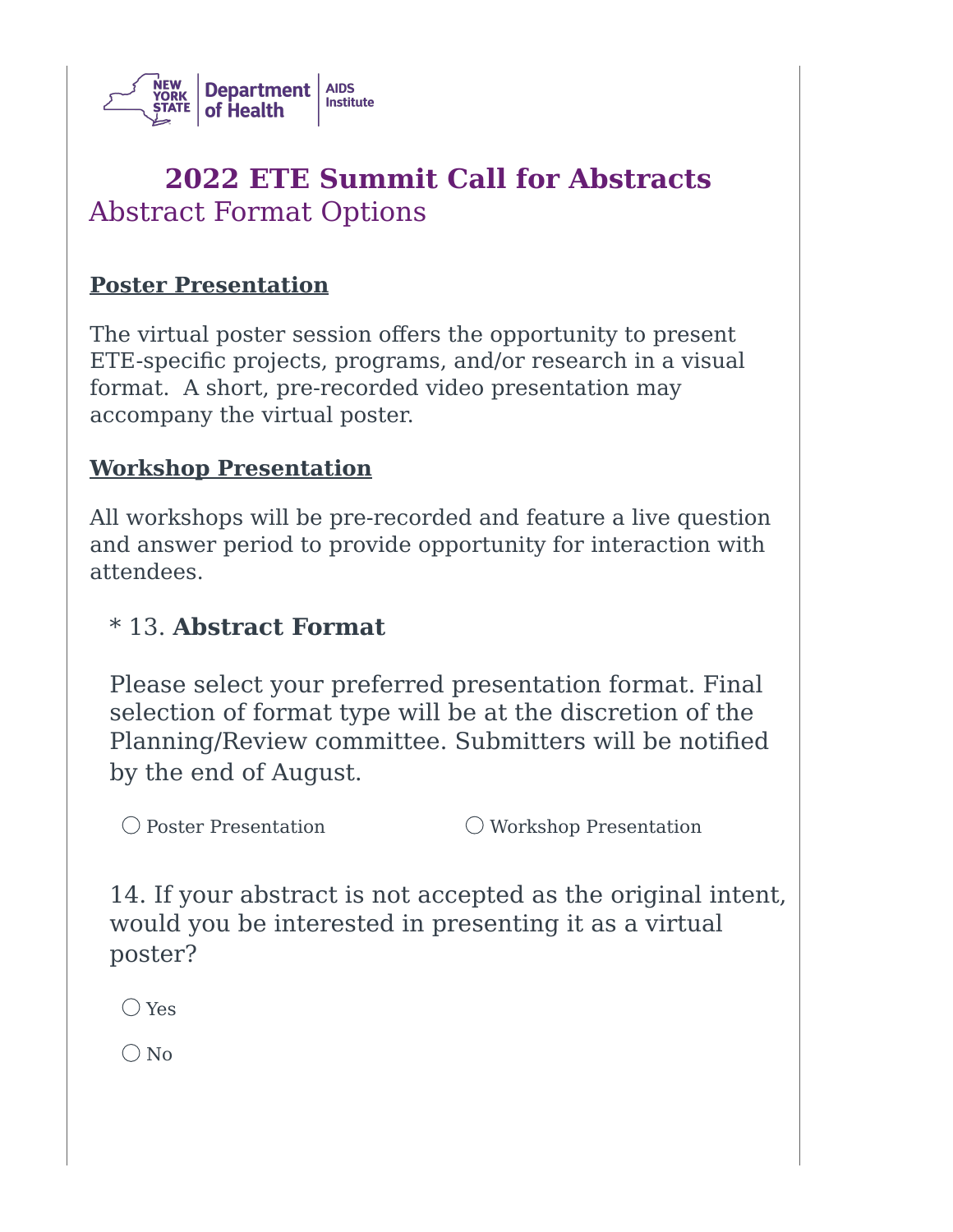

# **2022 ETE Summit Call for Abstracts** Abstract Information

\* 15. Abstract Title (limit 25 words)

\* 16. Abstract text (limit 200 words)

An abstract is a brief summary of the presentation idea that explains what topics and information the presentation will cover.

\* 17. Briefly describe how your abstract relates to this year's ETE Summit theme (advancing health equity) and tagline (Collaborating for Change: Partnering for Health Equity).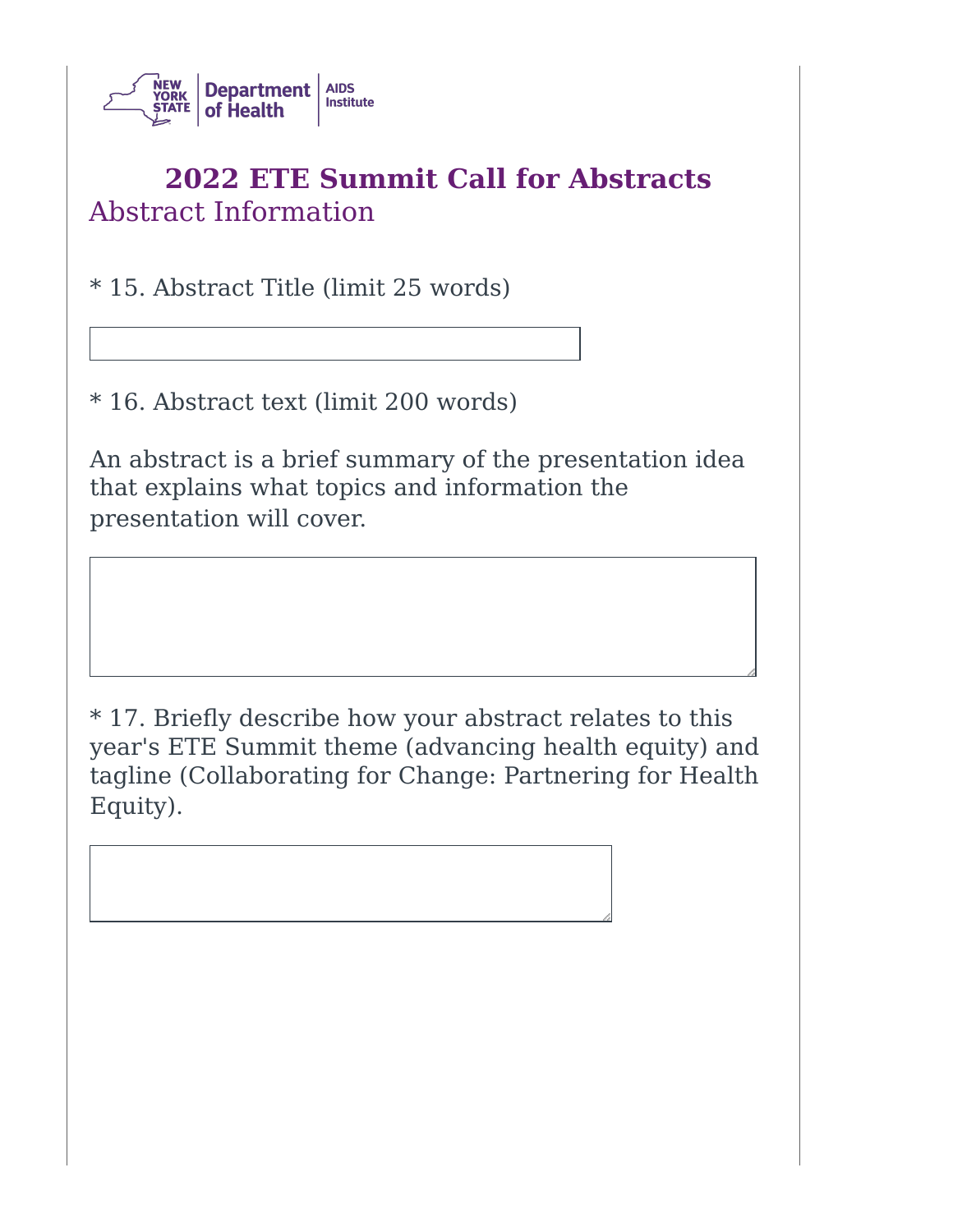\* 18. Briefly describe the Key Population(s) for this abstract. (See page 15 of the ETE [Blueprint](https://www.health.ny.gov/diseases/aids/ending_the_epidemic/docs/blueprint.pdf) for information about key populations.)

Key Populations are defined as specific groups most affected, placed at continuing risk for new infection, and most disadvantaged by systemic health, economic, and racial inequities that act as catalysts for new infections.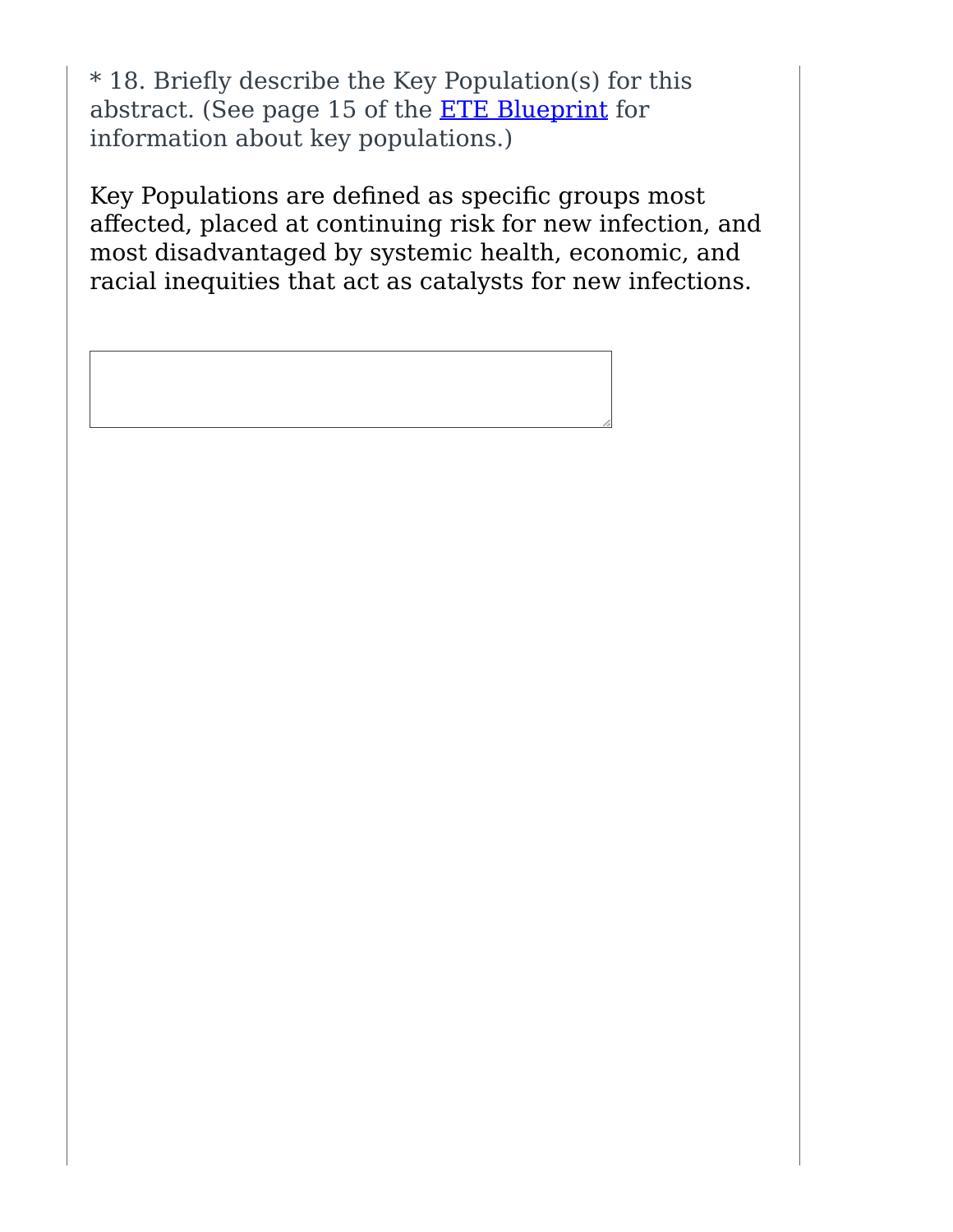

### **2022 ETE Summit Call for Abstracts** Program Areas

\* 19. Select Abstract Focus Areas (Please select up to 3 applicable areas that the abstract content centers on):

| Identifying New Diagnoses (ETE Blueprint starts at page 17)                                                          |  |  |
|----------------------------------------------------------------------------------------------------------------------|--|--|
| Linkage to HIV Care ( <b>ETE Blueprint</b> starts at page 19)                                                        |  |  |
| PrEP and/or PEP (ETE Blueprint starts at page 22)                                                                    |  |  |
| Recommendations in support of decreasing new infections and<br>disease progression (ETE Blueprint starts at page 24) |  |  |
| Getting To Zero ( <i>ETE Blueprint</i> starts at page 29)                                                            |  |  |
| Behavioral Health (including Mental Health)                                                                          |  |  |
| COVID-19 (See <b>ETE Beyond 2020</b> Report)                                                                         |  |  |
| Drug User Health                                                                                                     |  |  |
| Criminal Justice                                                                                                     |  |  |
| Hepatitis C                                                                                                          |  |  |
| <b>Health Literacy</b>                                                                                               |  |  |
| Innovation towards Elimination                                                                                       |  |  |
| Long-Term Survivors                                                                                                  |  |  |
| Older Adults                                                                                                         |  |  |
| Partnerships to Advance ETE                                                                                          |  |  |

Peer Work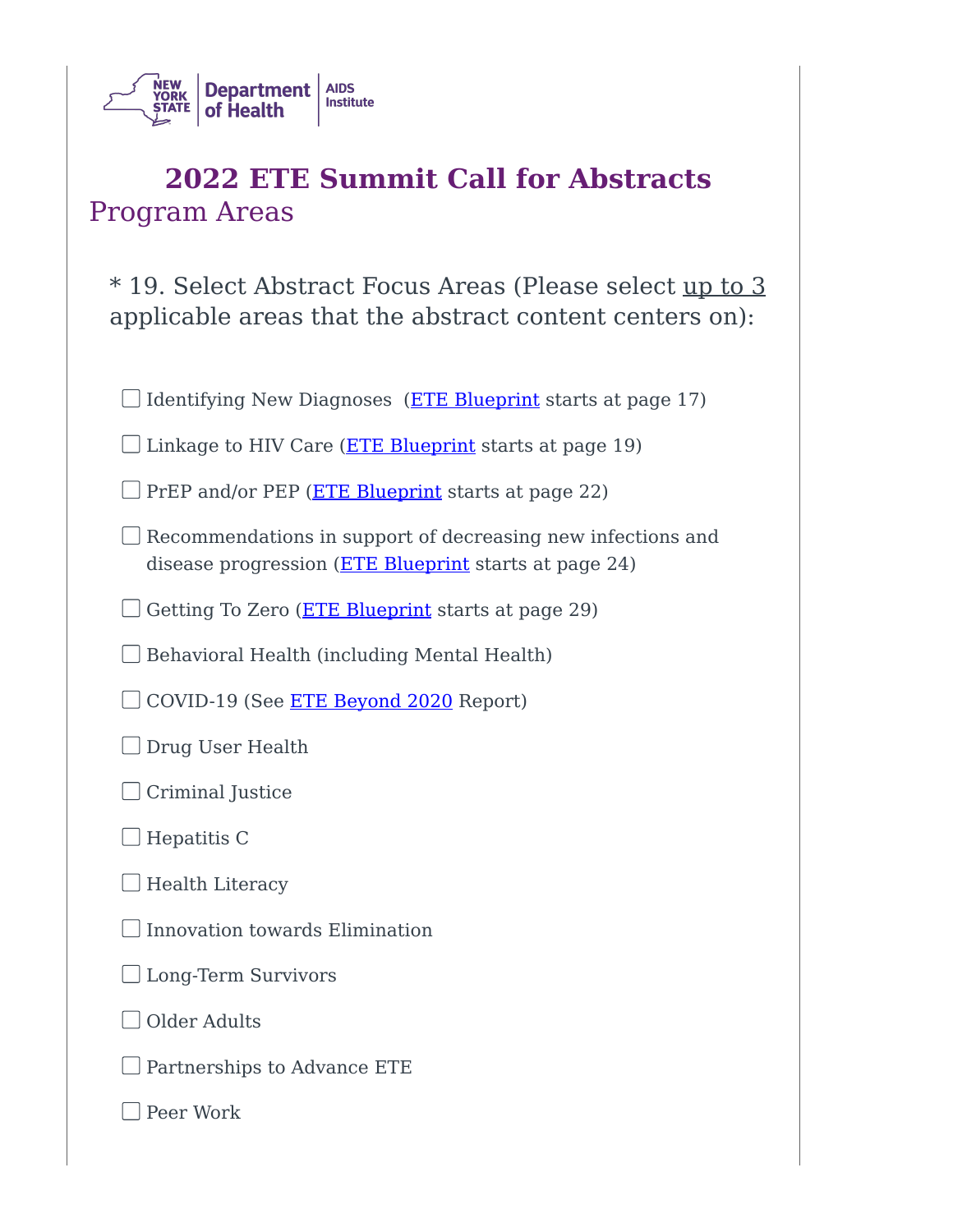| Racial Equity/Justice                                                                                     |
|-----------------------------------------------------------------------------------------------------------|
| Rapid Initiation of HIV Antiretroviral Treatment                                                          |
| Social Determinants of Health (such as, homelessness, food<br>insecurities, lack of transportation, etc.) |
| Sexual Health                                                                                             |
| <b>Sexually Transmitted Infections</b>                                                                    |
| <b>Status-Neutral HIV Care</b>                                                                            |
| Stigma                                                                                                    |
| Trauma-Informed Care (See <b>ETE Beyond 2020 Report</b> )                                                 |
| Transgender and Gender Nonconforming Non-Binary Health                                                    |
| Undetectable = Untransmittable $(U=U)$                                                                    |
| Viral Load Suppression                                                                                    |
| Youth/Young Adults                                                                                        |
|                                                                                                           |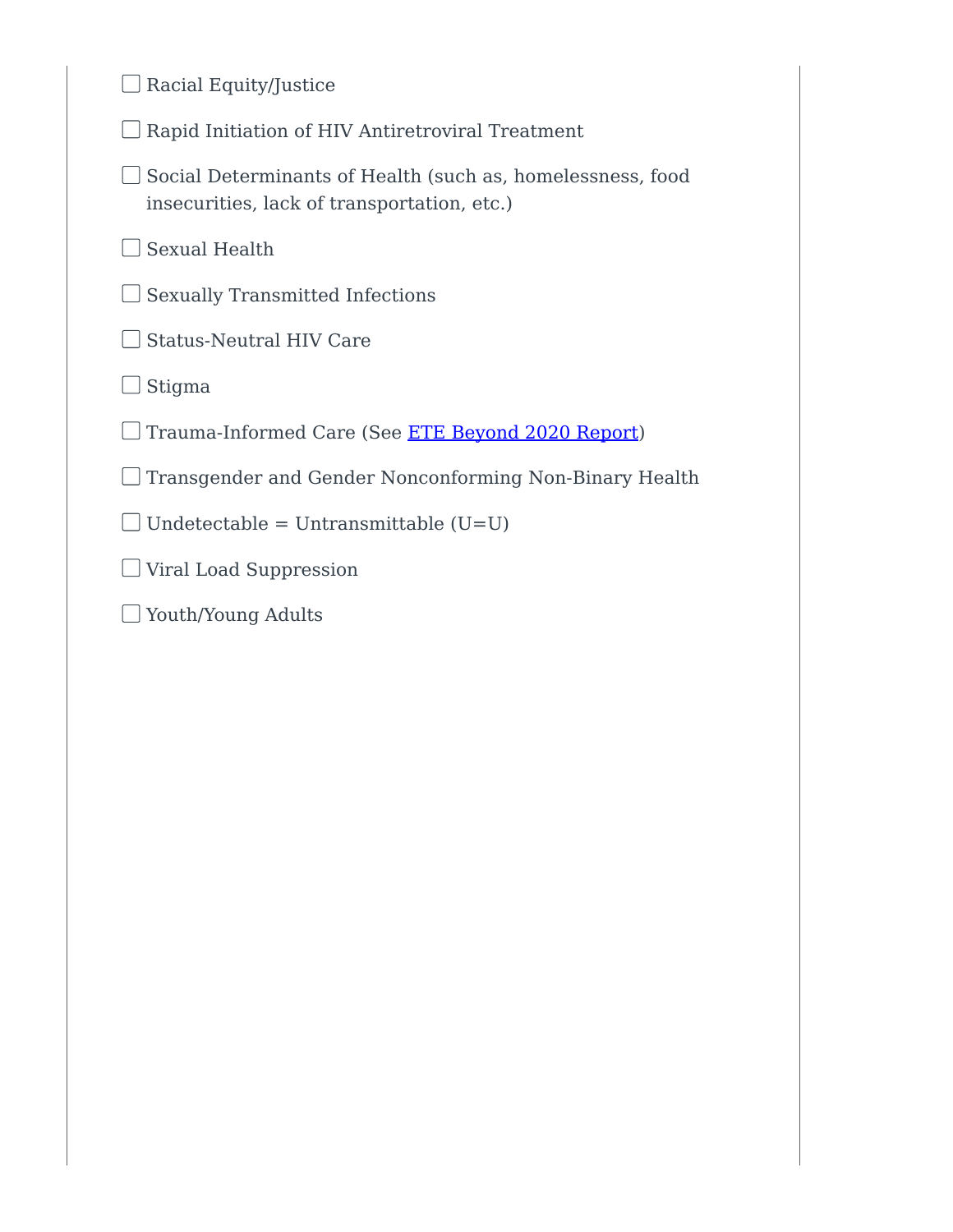

# **2022 ETE Summit Call for Abstracts** Learning Objectives:

A learning objective is a statement that describes the knowledge, skills, and/or attitudes that participants will gain from the presentation.

Learning objectives must be written in measurable terms. Please use measurable verbs such as *evaluate*, *describe*, *integrate*, or *discuss*. DO NOT include words such as understand, know, or learn as they are not measurable terms.

\* 20. Please identify two key learning objectives related to your work:

| Objective 1: |  |
|--------------|--|
| Objective 2: |  |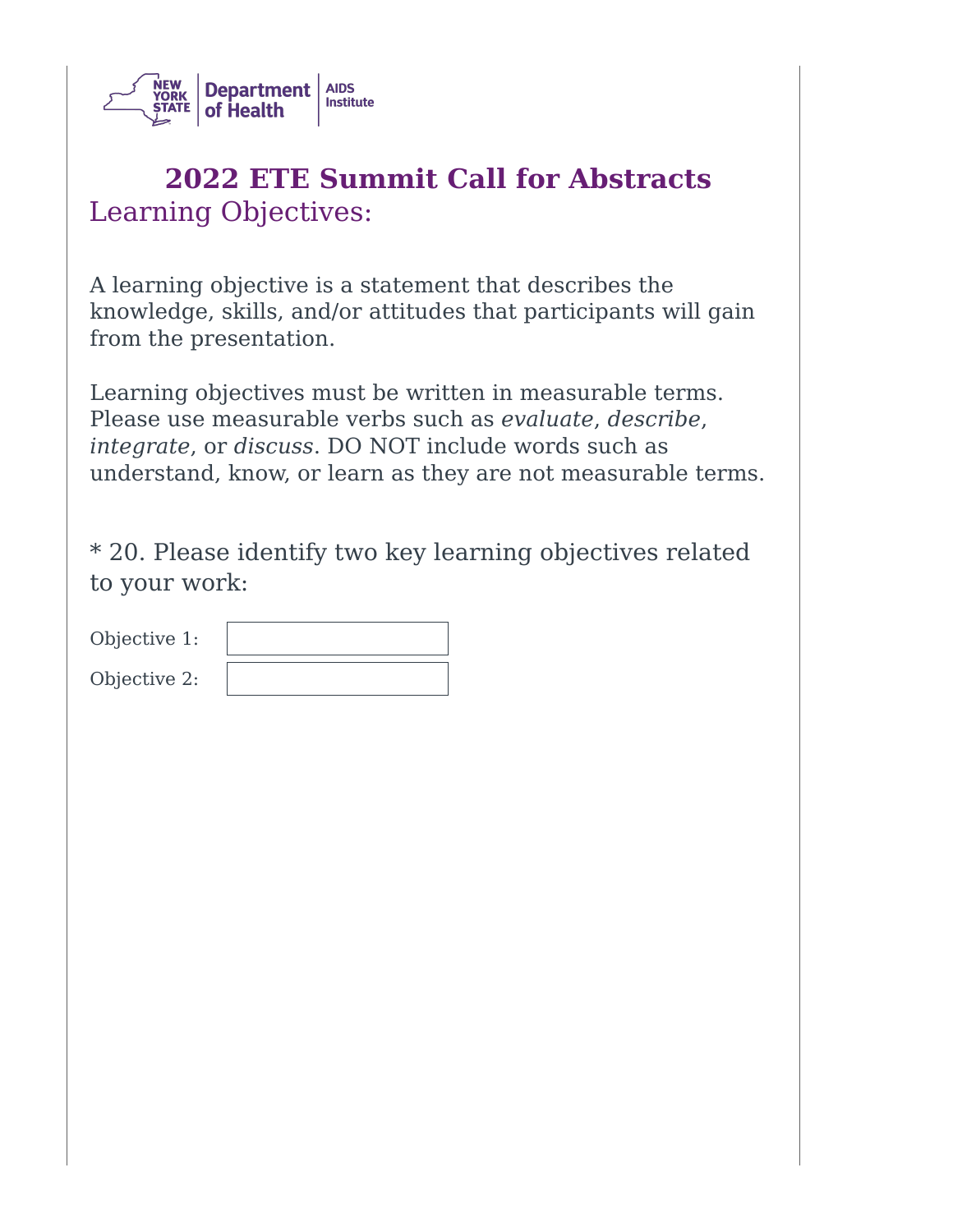

# **2022 ETE Summit Call for Abstracts** Presenter Information

\* 21. Representation from our diverse communities throughout New York State is very important at the 2022 ETE Summit. Please tell us who was selected as the presenter(s) of this abstract and what perspectives, experiences, and expertise the presenter(s) will be able to share with the audience that directly relate to the goals of Ending the Epidemic in New York State.

#### \* 22. Abstract Presenter #1

| Preferred<br>Name                          |  |
|--------------------------------------------|--|
| Preferred<br>Pronouns                      |  |
| Credentials                                |  |
| Organization                               |  |
| <b>First Time</b><br>Presenter<br>(Yes/No) |  |
| <b>Email Address</b>                       |  |
| *Bio $(3-4)$<br>sentences)                 |  |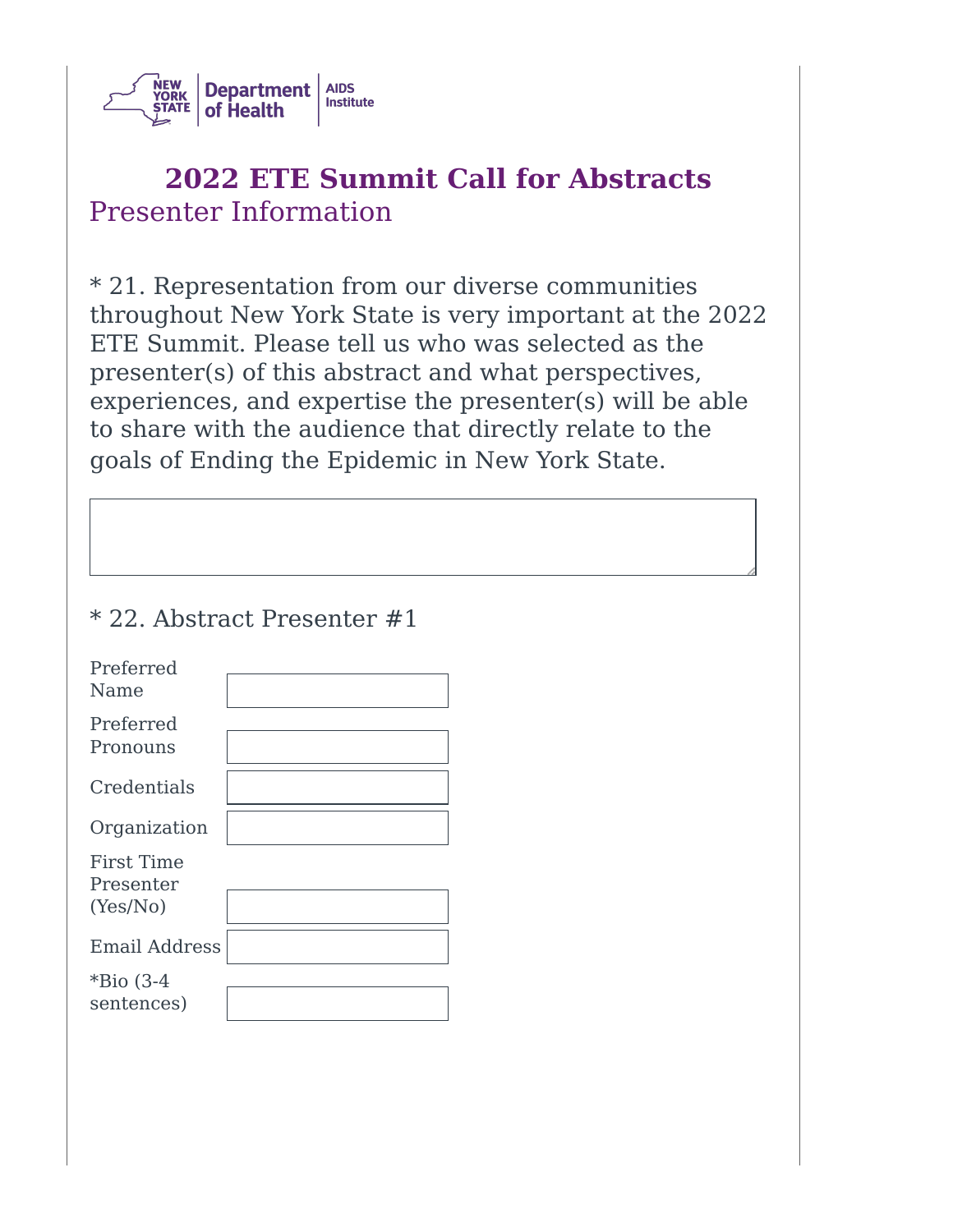### \* 23. Abstract Presenter #2

| Preferred<br>Name                   |  |
|-------------------------------------|--|
| Preferred<br>Pronouns               |  |
| Credentials                         |  |
| Organization                        |  |
| First time<br>Presenter<br>(Yes/No) |  |
| <b>Email Address</b>                |  |
| $*$ Bio (3-4<br>sentences)          |  |

### \* 24. Abstract Presenter #3

| Preferred<br>Name                          |  |
|--------------------------------------------|--|
| Preferred<br>Pronouns                      |  |
| Credentials                                |  |
| Organization                               |  |
| <b>First Time</b><br>Presenter<br>(Yes/No) |  |
| <b>Email Address</b>                       |  |
| *Bio $(3-4)$<br>sentences)                 |  |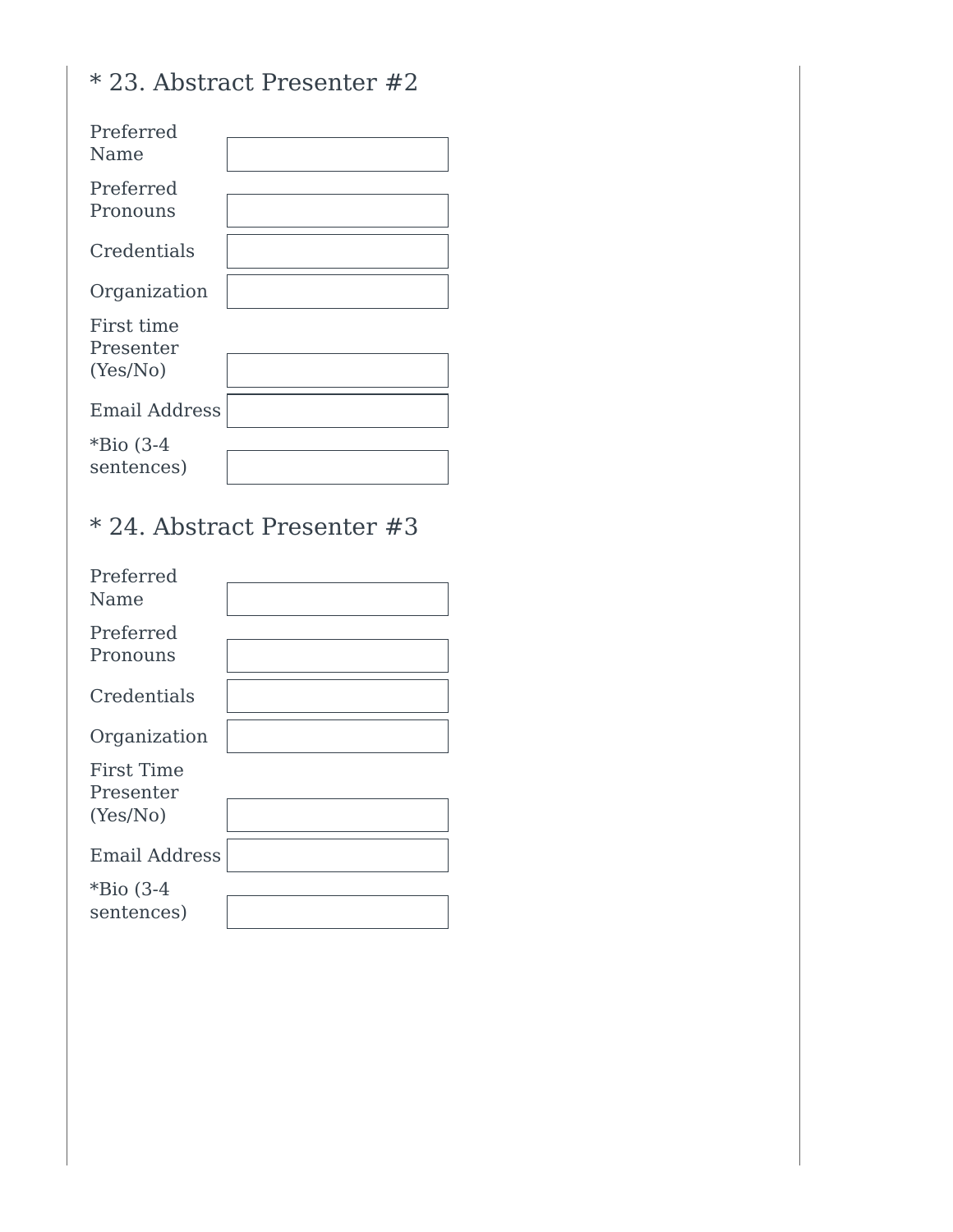### \* 25. Abstract Presenter #4

| Preferred<br>Name                          |  |
|--------------------------------------------|--|
| Preferred<br>Pronouns                      |  |
| Credentials                                |  |
| Organization                               |  |
| <b>First Time</b><br>Presenter<br>(Yes/No) |  |
| <b>Email Address</b>                       |  |
| $*$ Bio (3-4<br>sentences)                 |  |

### \* 26. Abstract Presenter #5

| Preferred<br>Name                          |  |
|--------------------------------------------|--|
| Preferred<br>Pronouns                      |  |
| Credentials                                |  |
| Organization                               |  |
| <b>First Time</b><br>Presenter<br>(Yes/No) |  |
| <b>Email Address</b>                       |  |
| *Bio $(3-4)$<br>sentences)                 |  |